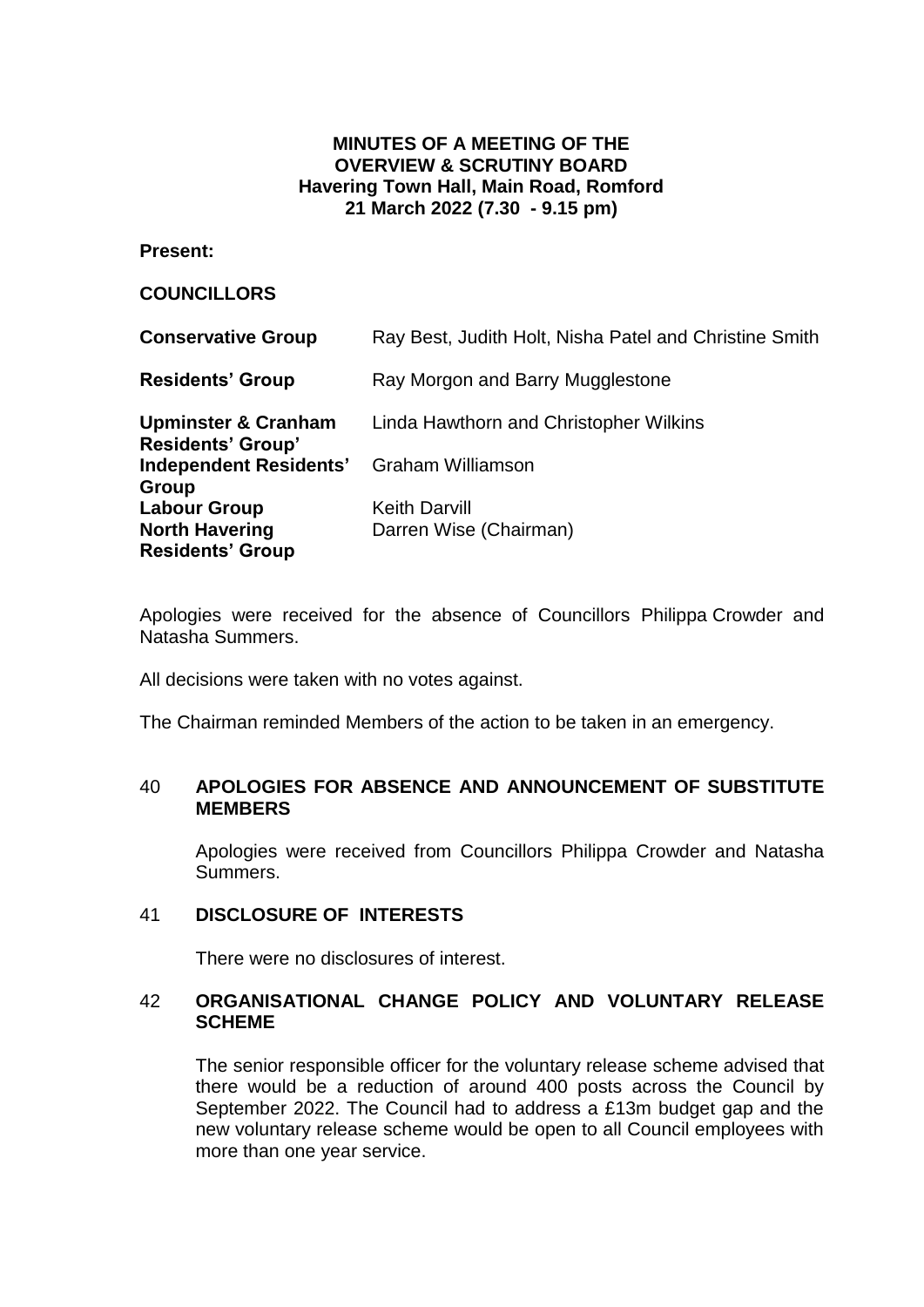Employees interested in the scheme were being asked to make a case explaining why they should be released. The relevant manager is then asked for their input and whether they support the case. Areas with staff shortages such as social workers or planners were unlikely to allow any voluntary releases. Eligible staff would receive a release payment of up to £30k as well as, if over 55 years of age, an unreduced pension payment up to the end of their service. Staff would also be asked to say how their existing post could be covered. The Senior Leadership team would review all applications for voluntary release in May 2022 and final decisions would be taken by a panel on 15 June with staff advised shortly afterwards. Drop in sessions were being held for staff and there was regular consultation with Trade Unions.

The Council's organisational change policy aimed to ensure fair, transparent and consistent management of change. The applications for voluntary release figures were currently being considered and it was aimed to minimise the impact of departures on service areas. Preparatory work would be done at this stage with the position being discussed with any new Administration after the election. Final decisions on allowing staff to leave would not be taken until 15 June. Some Members remained concerned that the process was too quick and that the impact on finance and services had not been fully considered. Officers responded that a timeline of six months was reasonable and that the impact on the service was considered on four occasions during the voluntary release process. It was noted that it was 400 posts that would be lost which could include some agency staff. The aim was to seek to minimise the impact of all lost posts.

The model was more staff-led, asking employees to express an initial interest in being released and had been used in other Councils such as Newham. Members felt it was important however to keep staff on board during the process. Decisions on voluntary release would be made in this financial year with the full financial benefit being felt in the following year. It was not possible at this stage to predict the numbers of staff who would apply to leave. If the required numbers asking to leave under voluntary release were not received then other ways of making the remaining savings would have to be considered. It was hoped to avoid compulsory redundancies but this could not be guaranteed.

Employees would lose their release payment if they moved to another Council within 4 weeks and could not return to Havering within 12 months, including as agency staff. The precise savings achieved would depend on the cost of the posts involved. Savings could also be made from any release of agency staff. Members remained concerned at the impact the loss of 400 posts would have on the delivery of public services.

The Board **NOTED** the position.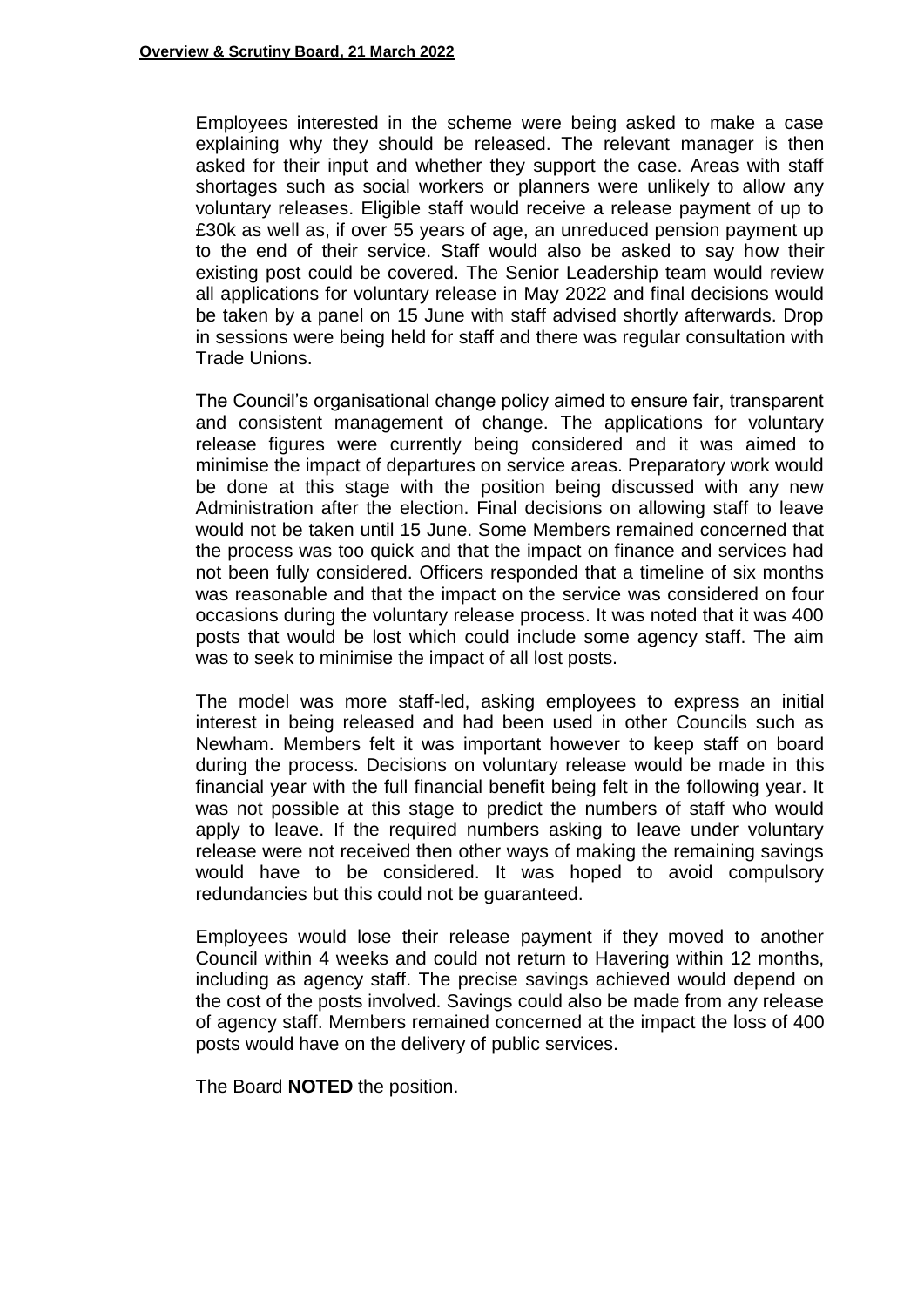#### 43 **CCTV COVERAGE**

Members were advised that it was a statutory duty of the Council to work with the Police and other partners to prevent or reduce crime and that CCTV was key to this. A survey of the existing cameras had been delayed due to the impact of the pandemic and a change in staffing arrangements. The affordability of the current CCTV arrangements in Havering was also being considered. A report on future CCTV arrangements was likely to be taken to Cabinet in June 2022.

The service did its best to ensure that cameras were repaired as soon as possible and cameras were audited quarterly. There had not been any incidents of faulty cameras that had led to the prevention of a crime investigation. The housing service was undertaking a consultation with tenants and leaseholders about CCTV and it was noted that cameras could only be put in areas identified by the crime data. The consultation would be widespread.

There had been a number of successful uses of the CCTV system including a nationally publicised murder case in the Brewery. Three muggers had also recently been located via CCTV and their details passed to Police. It was accepted that the current CCTV system was not ideal but it did work. The CCTV pictures were sufficiently clear to enable the Police to identify people from them.

Faulty cameras would be repaired within in a week if possible although repair times averaged 3-4 weeks due to replacement parts being needed. The average repair time would be confirmed by officers but mobile cameras could be used if necessary. Members felt that a detailed report on CCTV costs would be needed if any pre-decision scrutiny was to be undertaken.

It was important that people reported crimes as this data fed into the areas where CCTV could be located. The initial priority for the CCTV network would be coverage of town centres.

The Board **NOTED** the position.

#### 44 **REVIEW OF THE EFFECTIVENESS OF THE BOARD**

The Assistant Director of Policy, Performance and Community explained that it had not been possible to look at other models of scrutiny due to the impact of Covid. The Board had been provided with a survey from the Centre for Governance and Scrutiny which would assist with annual scrutiny reports as well as a Councillor scrutiny handbook which would allow suggestions for what would help overview and scrutiny in Havering. Scrutiny guidance from the Centre for Governance and Scrutiny had also been made